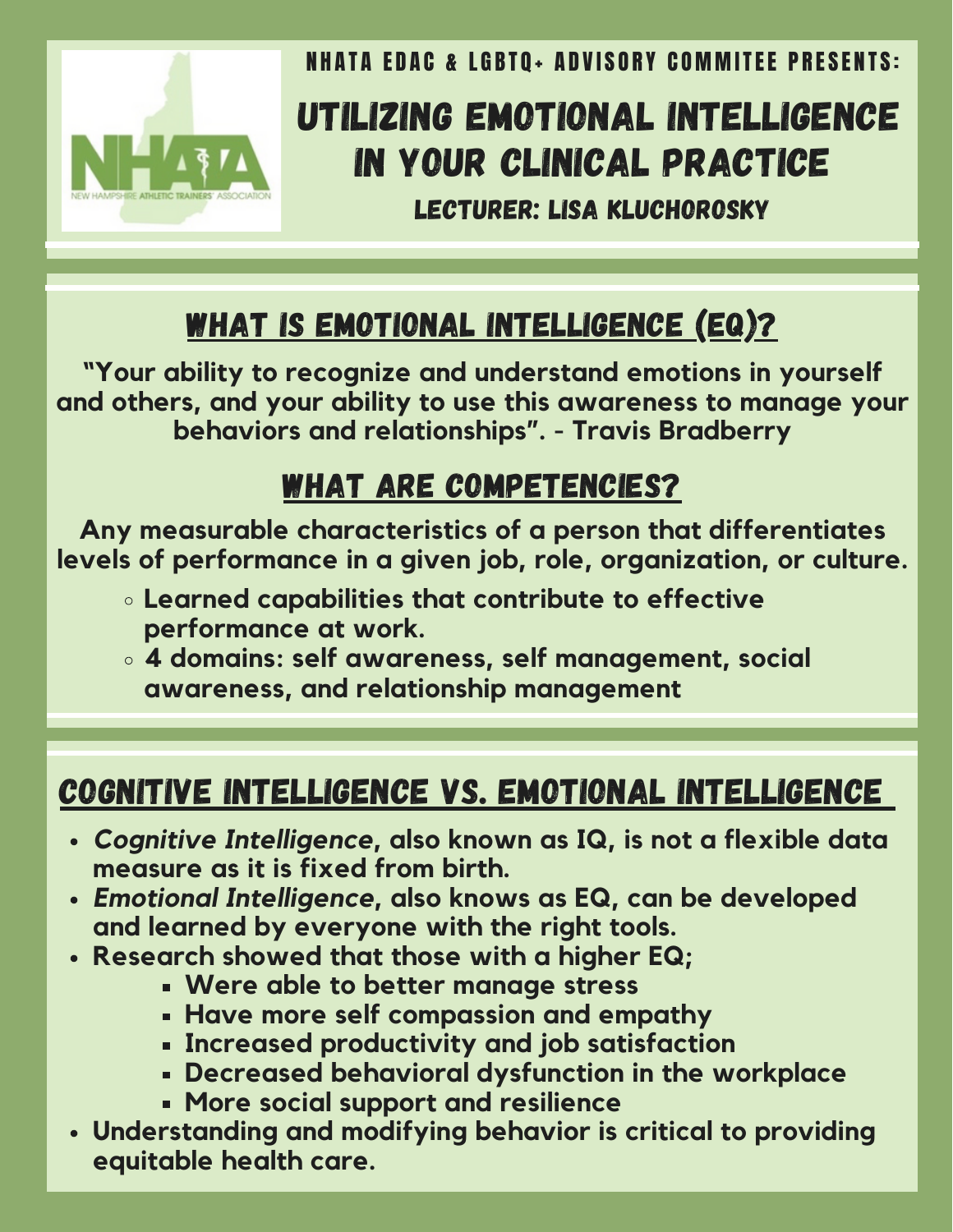

**NHATA EDAC & LGBTO+ ADVISORY COMMITEE PRESENTS:** 

# UTILIZING EMOTIONAL INTELLIGENCE IN YOUR CLINICAL PRACTICE LECTURER: LISA KLUCHOROSKY

## SELF AWARENESS

**Your ability to accurately perceive your emotions in the moment and understand your tendencies across situations.**

- **Further develop your "self awareness" by understanding what motivates and satisfies you.**
	- **Daily self reflection**
	- **Build trust with others by being objective**
	- **Practice disclosing emotion**
	- **Self monitor your current emotional state multiple times a day**
	- **Lean into your discomfort**

#### SELF MANAGEMENT

**Ability to control and redirect your emotions in a positive or constructive way. Managing your reactions to situations and people.**

- *Amygdala hijacking:* **sudden and default emotional reaction which most times has you feeling guilty or embarrassed afterwards.**
- **Strategies to improve self management:**
	- **Practice mindfulness, meditation, and breathing exercises**
	- **Count to 10, give yourself space**
	- **Smile and laugh more**
	- **Take control of self talk**
	- **Improve sleep hygiene**
	- **Take responsibility for your words and actions.**